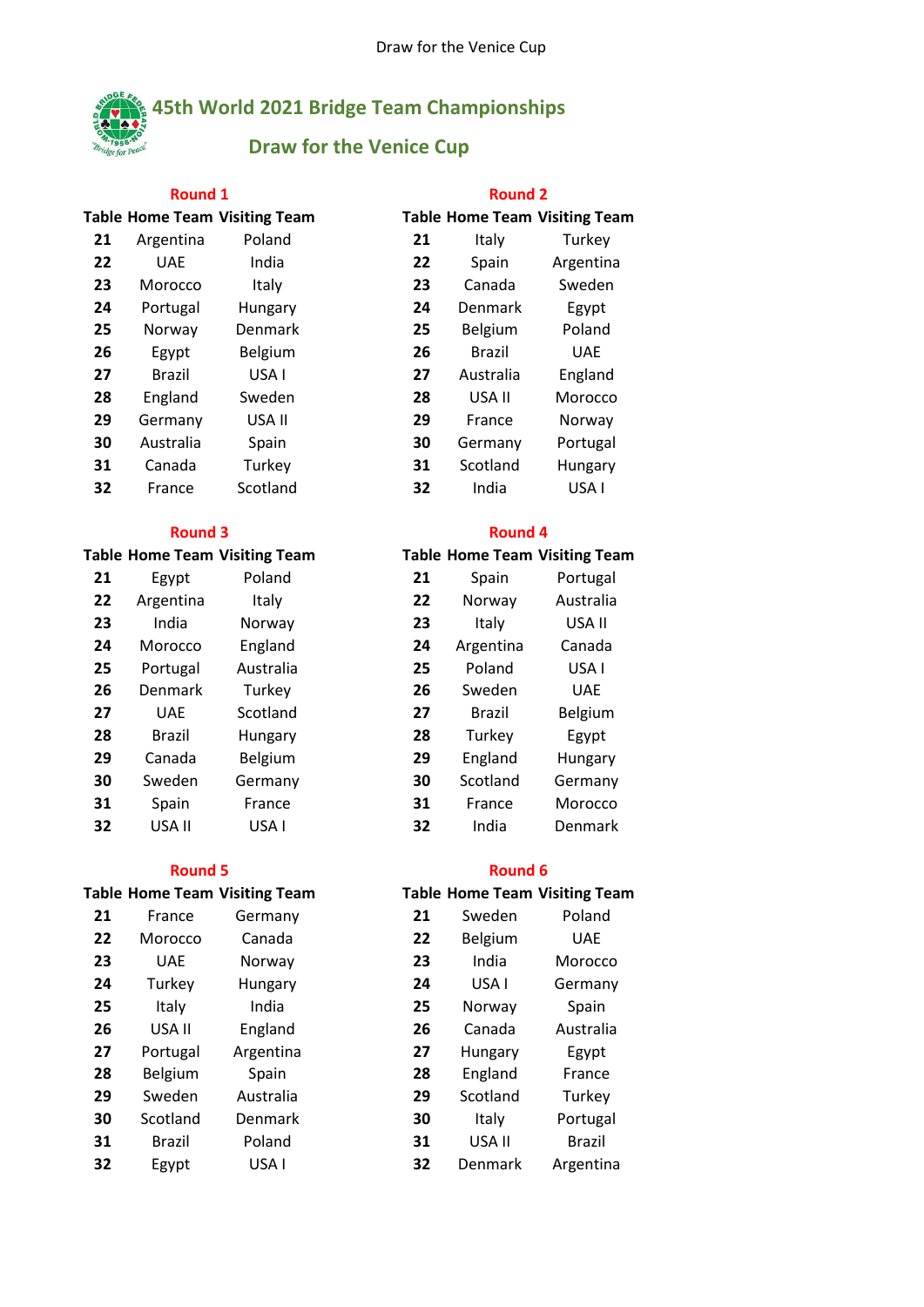### Draw for the Venice Cup

### **Round 7 Round 8**

|    |            | <b>Table Home Team Visiting Team</b> |    |                | <b>Table Home Team Visiting Team</b> |
|----|------------|--------------------------------------|----|----------------|--------------------------------------|
| 21 | Portugal   | USA II                               | 21 | Norway         | Hungary                              |
| 22 | Hungary    | Australia                            | 22 | Germany        | Spain                                |
| 23 | <b>UAE</b> | <b>Denmark</b>                       | 23 | Scotland       | Morocco                              |
| 24 | Egypt      | Germany                              | 24 | England        | Portugal                             |
| 25 | Poland     | Italy                                | 25 | France         | Sweden                               |
| 26 | England    | Scotland                             | 26 | Poland         | <b>UAE</b>                           |
| 27 | France     | Canada                               | 27 | Canada         | India                                |
| 28 | India      | Spain                                | 28 | <b>Brazil</b>  | Argentina                            |
| 29 | Sweden     | USA I                                | 29 | Australia      | Egypt                                |
| 30 | Belgium    | Argentina                            | 30 | <b>Denmark</b> | Italy                                |
| 31 | Norway     | Turkey                               | 31 | Belgium        | USA I                                |
| 32 | Morocco    | <b>Brazil</b>                        | 32 | Turkey         | USA II                               |

| 21 | Egypt      | Spain     | 21 | Canada        | Portug     |
|----|------------|-----------|----|---------------|------------|
| 22 | India      | Brazil    | 22 | Hungary       | Franc      |
| 23 | Denmark    | Hungary   | 23 | India         | Belgiu     |
| 24 | Belgium    | Germany   | 24 | Poland        | Germa      |
| 25 | USA I      | England   | 25 | <b>Brazil</b> | Scotlar    |
| 26 | Portugal   | France    | 26 | Spain         | Italy      |
| 27 | Morocco    | Sweden    | 27 | Sweden        | USA I      |
| 28 | Australia  | Argentina | 28 | Denmark       | Austra     |
| 29 | Canada     | Norway    | 29 | USA I         | <b>UAE</b> |
| 30 | Poland     | USA II    | 30 | Turkey        | Englar     |
| 31 | <b>UAE</b> | Turkey    | 31 | Norway        | Moroc      |
| 32 | Scotland   | Italy     | 32 | Argentina     | Egyp       |
|    |            |           |    |               |            |

### **Table Home Team Visiting Team**

| 21 | Scotland      | Sweden    | 21 | USA I         | Spain      |
|----|---------------|-----------|----|---------------|------------|
| 22 | Morocco       | Belgium   | 22 | Denmark       | Morocco    |
| 23 | <b>UAE</b>    | Hungary   | 23 | Scotland      | Poland     |
| 24 | Turkey        | Australia | 24 | Belgium       | France     |
| 25 | Germany       | Canada    | 25 | <b>Brazil</b> | Portugal   |
| 26 | <b>Brazil</b> | Denmark   | 26 | Germany       | <b>UAE</b> |
| 27 | Portugal      | India     | 27 | Sweden        | Norway     |
| 28 | Egypt         | Italy     | 28 | USA II        | Egypt      |
| 29 | USA I         | France    | 29 | Hungary       | Canada     |
| 30 | Norway        | England   | 30 | Australia     | India      |
| 31 | Argentina     | USA II    | 31 | Italy         | England    |
| 32 | Poland        | Spain     | 32 | Turkey        | Argentina  |

|    |               | <b>Table Home Team Visiting Team</b> |
|----|---------------|--------------------------------------|
| 21 | Norway        | Hungary                              |
| 22 | Germany       | Spain                                |
| 23 | Scotland      | Morocco                              |
| 24 | England       | Portugal                             |
| 25 | France        | Sweden                               |
| 26 | Poland        | <b>UAE</b>                           |
| 27 | Canada        | India                                |
| 28 | <b>Brazil</b> | Argentina                            |
| 29 | Australia     | Egypt                                |
| 30 | Denmark       | Italy                                |
| 31 | Belgium       | USA I                                |
| 32 | Turkey        | USA II                               |

### **Round 9 Round 10**

## **Table Home Team Visiting Team Table Home Team Visiting Team** 21 Canada Portugal Hungary France 23 India Belgium 24 Poland Germany Brazil Scotland Sweden USA II Denmark Australia Turkey England Norway Morocco Argentina Egypt

| <b>Round 11</b> |               |                              |    | Round 12      |                                      |  |
|-----------------|---------------|------------------------------|----|---------------|--------------------------------------|--|
|                 |               | able Home Team Visiting Team |    |               | <b>Table Home Team Visiting Team</b> |  |
| 21              | Scotland      | Sweden                       | 21 | USA I         | Spain                                |  |
| 22              | Morocco       | Belgium                      | 22 | Denmark       | Morocco                              |  |
| 23              | <b>UAE</b>    | Hungary                      | 23 | Scotland      | Poland                               |  |
| 24              | Turkey        | Australia                    | 24 | Belgium       | France                               |  |
| 25              | Germany       | Canada                       | 25 | <b>Brazil</b> | Portugal                             |  |
| 26              | <b>Brazil</b> | Denmark                      | 26 | Germany       | <b>UAE</b>                           |  |
| 27              | Portugal      | India                        | 27 | Sweden        | Norway                               |  |
| 28              | Egypt         | Italy                        | 28 | USA II        | Egypt                                |  |
| 29              | USA I         | France                       | 29 | Hungary       | Canada                               |  |
| 30              | Norway        | England                      | 30 | Australia     | India                                |  |
| 31              | Argentina     | USA II                       | 31 | Italy         | England                              |  |
| 32              | Poland        | Spain                        | 32 | Turkey        | Argentina                            |  |
|                 |               |                              |    |               |                                      |  |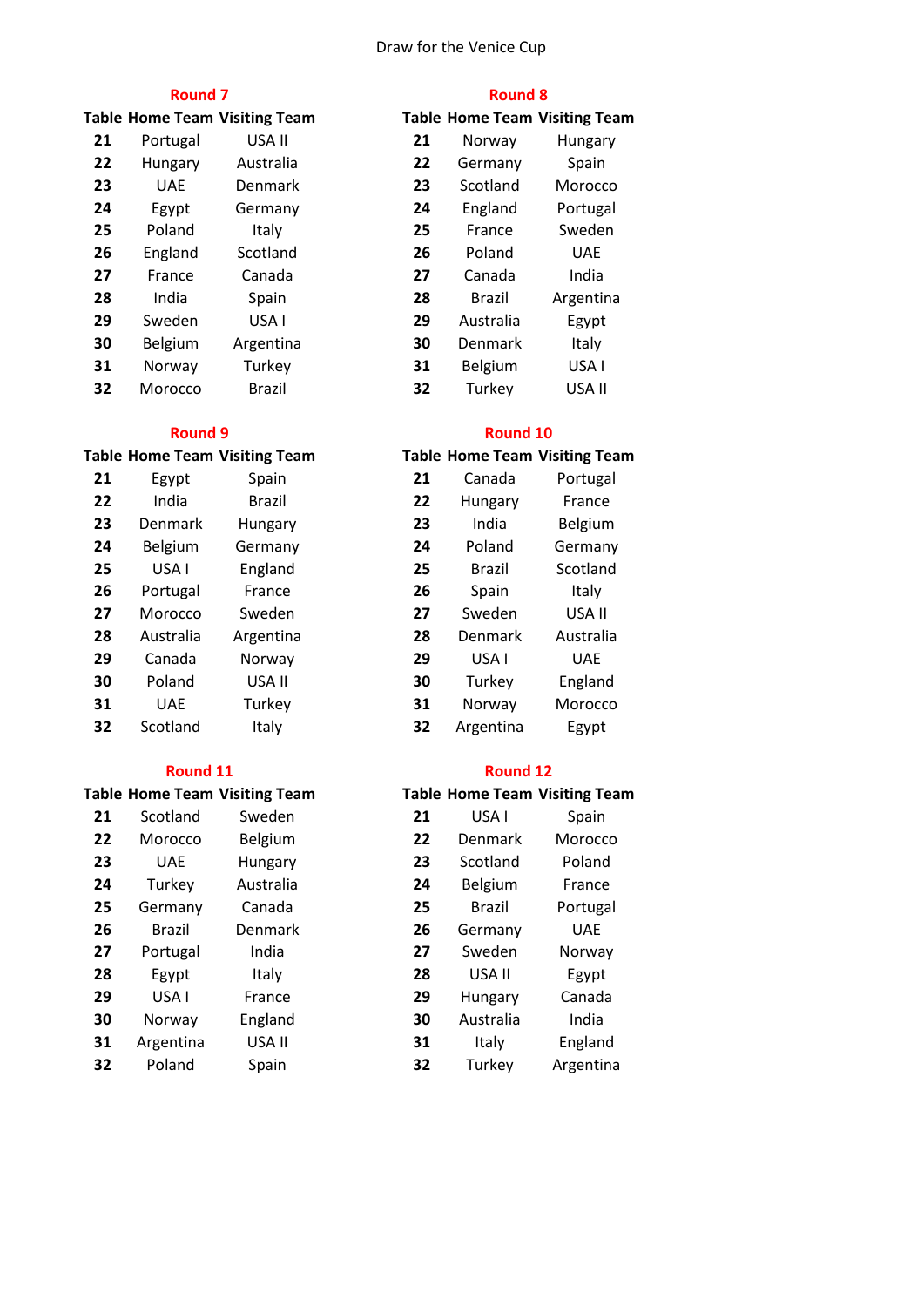### Draw for the Venice Cup

|    |            | <b>Table Home Team Visiting Team</b> |    |           | <b>Table Home Team Visiting Team</b> |
|----|------------|--------------------------------------|----|-----------|--------------------------------------|
| 21 | Sweden     | Turkey                               | 21 | England   | Canada                               |
| 22 | Norway     | Belgium                              | 22 | Turkey    | Morocco                              |
| 23 | Spain      | <b>Brazil</b>                        | 23 | Sweden    | Portugal                             |
| 24 | Egypt      | England                              | 24 | Spain     | <b>UAE</b>                           |
| 25 | Denmark    | Canada                               | 25 | Belgium   | Denmark                              |
| 26 | Germany    | India                                | 26 | Argentina | Scotland                             |
| 27 | USA I      | Italy                                | 27 | Australia | <b>Brazil</b>                        |
| 28 | Hungary    | Argentina                            | 28 | Germany   | Italy                                |
| 29 | Portugal   | Scotland                             | 29 | Hungary   | USA II                               |
| 30 | USA II     | France                               | 30 | France    | Egypt                                |
| 31 | <b>UAE</b> | Australia                            | 31 | Poland    | India                                |
| 32 | Morocco    | Poland                               | 32 | Norway    | USA I                                |

### **Round 15 Round 16**

| 21 | Denmark    | Poland        | 21 | Spain     | England    |
|----|------------|---------------|----|-----------|------------|
| 22 | Australia  | USA II        | 22 | Australia | France     |
| 23 | Turkey     | <b>Brazil</b> | 23 | Hungary   | Morocco    |
| 24 | Morocco    | USA I         | 24 | Italy     | <b>UAE</b> |
| 25 | France     | India         | 25 | Canada    | Brazil     |
| 26 | Germany    | England       | 26 | India     | Egypt      |
| 27 | Portugal   | Norway        | 27 | Belgium   | Portugal   |
| 28 | <b>UAE</b> | Argentina     | 28 | Poland    | Turkey     |
| 29 | Italy      | Sweden        | 29 | USA II    | Norway     |
| 30 | Egypt      | Canada        | 30 | Denmark   | Germany    |
| 31 | Spain      | Scotland      | 31 | Argentina | Sweden     |
| 32 | Belgium    | Hungary       | 32 | USA I     | Scotland   |
|    |            |               |    |           |            |

### **Round 17 Round 18**

## **Table Home Team Visiting Team Table Home Team Visiting Team**

| 21 | Egypt      | <b>Brazil</b> | 21 | Poland    | Portugal   |
|----|------------|---------------|----|-----------|------------|
| 22 | Italy      | Norway        | 22 | England   | <b>UAE</b> |
| 23 | Turkey     | USA I         | 23 | USA I     | Hungary    |
| 24 | India      | Scotland      | 24 | Australia | Morocco    |
| 25 | Hungary    | Sweden        | 25 | Germany   | Norway     |
| 26 | Portugal   | Denmark       | 26 | Italy     | Canada     |
| 27 | England    | Belgium       | 27 | Brazil    | Sweden     |
| 28 | Morocco    | Germany       | 28 | USA II    | Belgium    |
| 29 | Poland     | Australia     | 29 | Argentina | India      |
| 30 | <b>UAE</b> | USA II        | 30 | France    | Denmark    |
| 31 | Argentina  | France        | 31 | Turkey    | Spain      |
| 32 | Spain      | Canada        | 32 | Scotland  | Egypt      |

### **Round 13 Round 14**

|    |           | <b>Table Home Team Visiting Team</b> |
|----|-----------|--------------------------------------|
| 21 | England   | Canada                               |
| 22 | Turkey    | Morocco                              |
| 23 | Sweden    | Portugal                             |
| 24 | Spain     | UAF                                  |
| 25 | Belgium   | Denmark                              |
| 26 | Argentina | Scotland                             |
| 27 | Australia | Brazil                               |
| 28 | Germany   | Italy                                |
| 29 | Hungary   | USA II                               |
| 30 | France    | Egypt                                |
| 31 | Poland    | India                                |
| 32 | Norway    | USA I                                |

# **Table Home Team Visiting Team Table Home Team Visiting Team** Denmark Poland **21** Spain England Australia France 23 Hungary Morocco 25 Canada Brazil 27 Belgium Portugal USA II Norway Denmark Germany Argentina Sweden

|    |           | <b>Table Home Team Visiting Team</b> |
|----|-----------|--------------------------------------|
| 21 | Poland    | Portugal                             |
| 22 | England   | <b>UAE</b>                           |
| 23 | USA I     | Hungary                              |
| 24 | Australia | Morocco                              |
| 25 | Germany   | Norway                               |
| 26 | Italy     | Canada                               |
| 27 | Brazil    | Sweden                               |
| 28 | USA II    | Belgium                              |
| 29 | Argentina | India                                |
| 30 | France    | Denmark                              |
| 31 | Turkey    | Spain                                |
| 32 | Scotland  | Egypt                                |
|    |           |                                      |